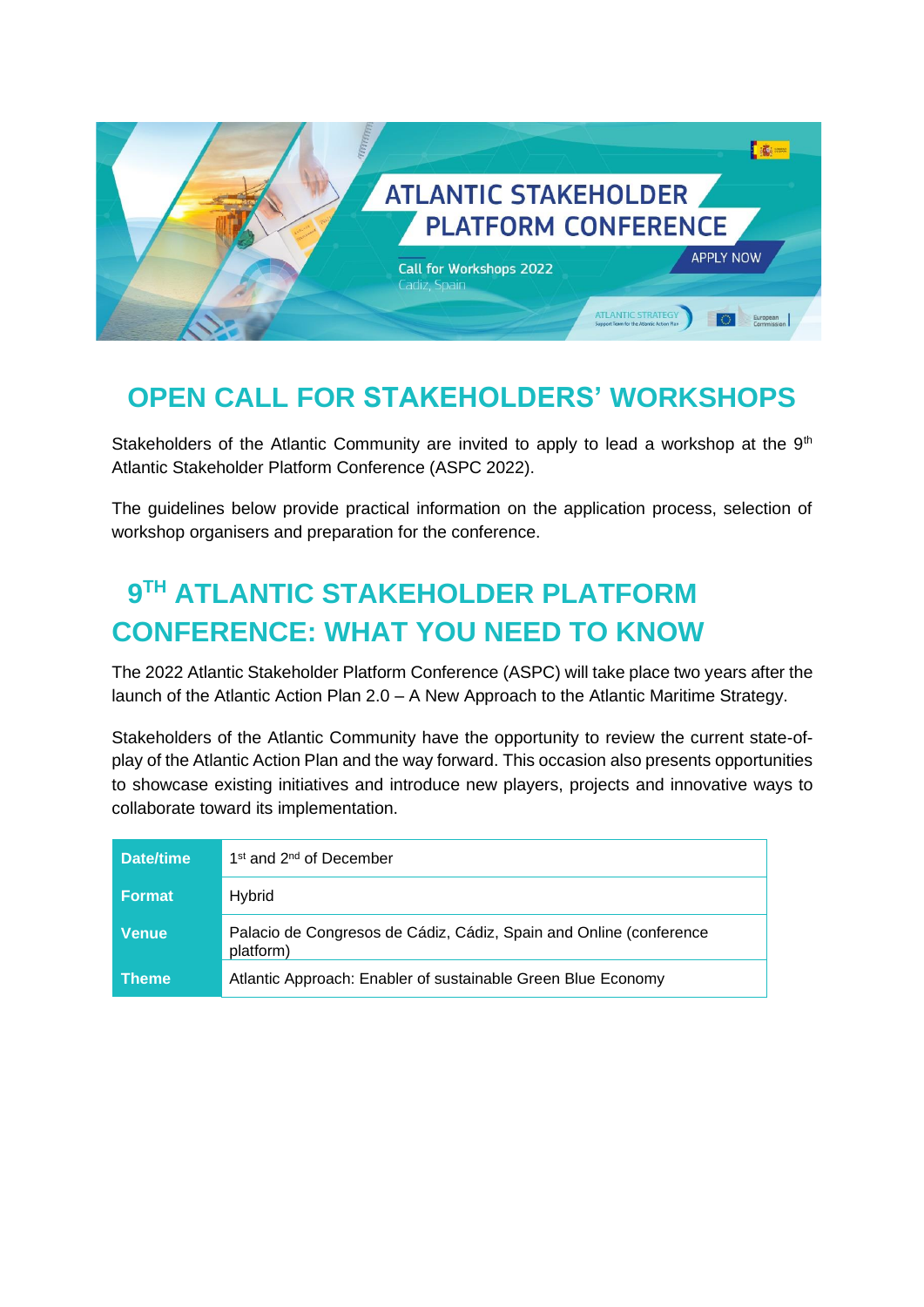### **Objectives and expected outcomes**

| The Conference aims to:  |                                                                                                                                                                                                                                                                                                                                                                                                                                                      | <b>The Conference should:</b> |                                                                                                                                                                                                                                                                         |
|--------------------------|------------------------------------------------------------------------------------------------------------------------------------------------------------------------------------------------------------------------------------------------------------------------------------------------------------------------------------------------------------------------------------------------------------------------------------------------------|-------------------------------|-------------------------------------------------------------------------------------------------------------------------------------------------------------------------------------------------------------------------------------------------------------------------|
| п                        | Provide the state-of-play of Atlantic co-<br>operation and its activities in relation to the<br>Atlantic Action Plan 2.0                                                                                                                                                                                                                                                                                                                             | П                             | Increase the visibility of the Atlantic<br>Action Plan 2.0 and communicate its<br>continuing and increasing value to<br>existing and new target audiences                                                                                                               |
| <b>COL</b><br><b>COL</b> | Showcase projects, best practices, new<br>partnership models, funding opportunities<br>and community platforms that promote<br>the Blue Economy and the EU Green<br>Deal<br>Foster collaboration between<br>stakeholders, existing and new players<br>that will unlock opportunities and<br>accelerate the implementation of the<br>Atlantic Action Plan 2.0 - contributing to<br>an impact-driven networked innovation<br>ecosystem in the Atlantic | <b>In</b><br>ш                | Engage new stakeholders into the<br><b>Atlantic Community</b><br>Feature initiatives, practices and projects                                                                                                                                                            |
|                          |                                                                                                                                                                                                                                                                                                                                                                                                                                                      | П                             | that could be built upon or replicated<br>across the Atlantic Community<br>Support existing and generate new<br>partnerships, platforms and initiatives<br>that would promote the EU Green Deal<br>and accelerate the implementation of the<br>Atlantic Action Plan 2.0 |
|                          |                                                                                                                                                                                                                                                                                                                                                                                                                                                      | m.                            | Present co-financing and funding<br>opportunities for Atlantic Projects                                                                                                                                                                                                 |

### **Conference participants and target audience**

The event will target existing, new and mapped EU Atlantic stakeholders from public and private organisations, research institutions and universities, institutional and private investors, SMEs, maritime clusters, innovators, non-governmental associations and representatives of the civil society from the Atlantic region wishing to engage in the implementation of the Atlantic Action Plan and the Blue Economy.

## **ORGANISING THE ASPC WORKSHOPS**

Four stakeholder-driven workshops will be featured at the 9<sup>th</sup> Conference. The workshops should:

- Present a topic that is interesting and relevant to the Atlantic Community and its stakeholders, emphasising the relevant Atlantic Action Plan
- Facilitate discussions and/or collaboration between the workshop attendees through interactive formats
- Inspire the Community and the workshop attendees by featuring projects, use cases, good practices or initiatives that can be built on and/or replicated in other territories

#### **Who can apply to organise a workshop?**

You can apply to organise a workshop if you are:

■ An Atlantic stakeholder or member of the Atlantic Community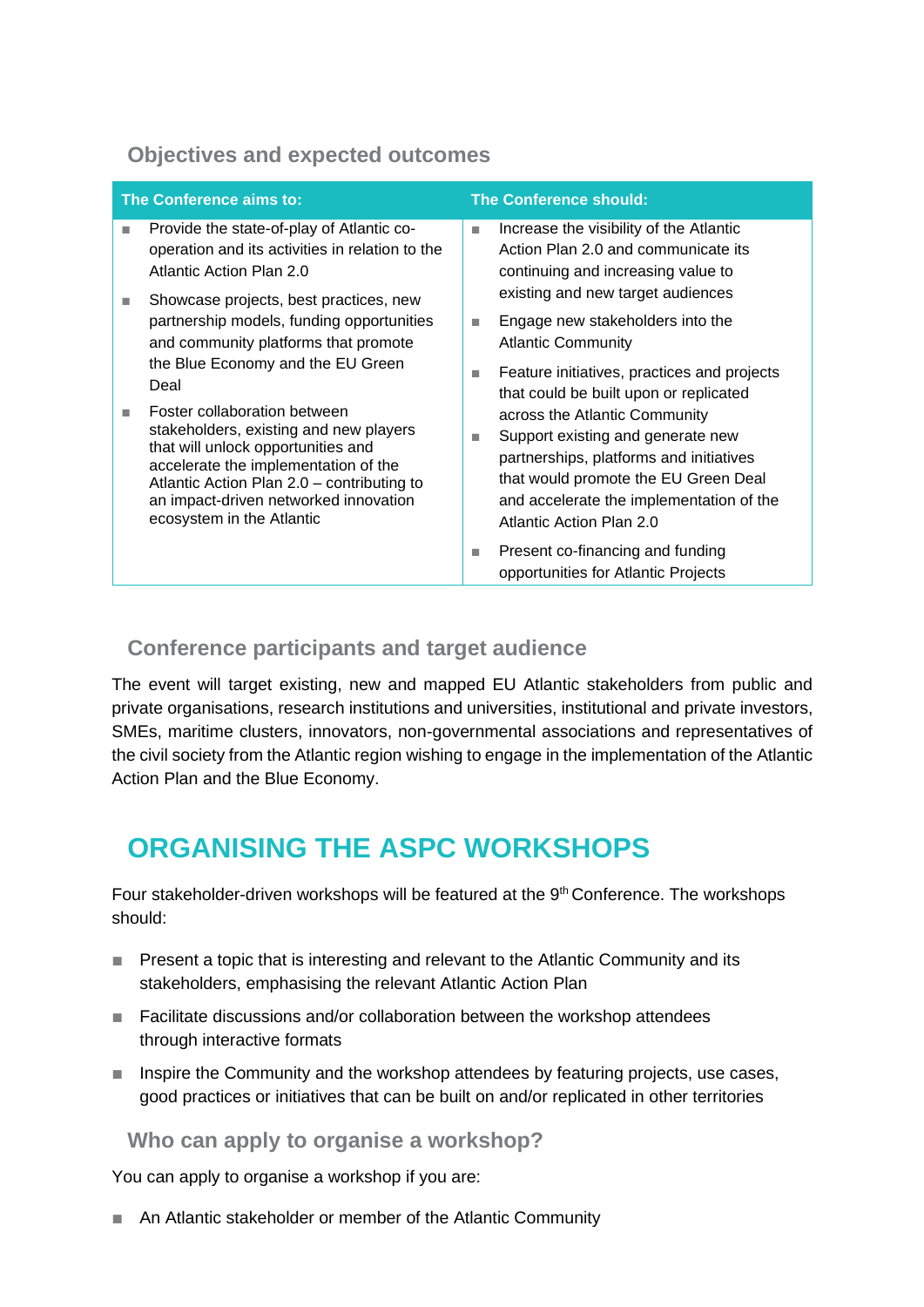- Responsible for a project or initiative, or an expert on a topic that is relevant to the Atlantic Community, particularly if it is related to the Atlantic Action Plan 2.0
- Seeking to promote a topic, project or initiative and looking for collaborators, partners, sponsors or other community members that can either promote, support or start this in their area

**How can I apply to organise a workshop?**

- **1.** Complete the **Application form for workshops [\(LINK\)](https://ec.europa.eu/eusurvey/runner/workshops_call)**
- **2.** We might have some questions about your planned workshop. The Assistance Mechanism Help Desk will contact you directly in this case. **Please ensure that you have provided your contact details.**
- 3. The applications for the workshops will be assessed by the Assistance Mechanism, in coordination with the ASC Presidency, DG MARE and CINEA. Do expect to receive the **selection results notification via email** on the **10th August 2022**.

**How will the workshops be selected?**

The Assistance Mechanism will screen the workshop applications and provide the Workshop Selection Committee, comprised of the ASC Presidency, DG MARE and CINEA, with a ranked order of assessment. The following criterion will be used to evaluate each proposal:

| No.          | <b>Criterion</b>                                                                                                                                                     | <b>Weight</b> |
|--------------|----------------------------------------------------------------------------------------------------------------------------------------------------------------------|---------------|
| 1            | Significance                                                                                                                                                         | 20%           |
|              | Is the workshop topic relevant to the Atlantic Action Plan 2.0, international<br>cooperation in the Atlantic and/or to the conference theme? Is the topic<br>timely? |               |
| $\mathbf{2}$ | <b>Clarity</b>                                                                                                                                                       | 20%           |
|              | Does the workshop have a clear purpose and objectives? Does it have<br>a clear and relevant target audience?                                                         |               |
| 3            | Interactivity                                                                                                                                                        | 20%           |
|              | Is the workshop format interactive? Will it engage and inspire its<br>intended audience?                                                                             |               |
| 4            | Impact                                                                                                                                                               | 20%           |
|              | Is the workshop content, audience and format linked to its objective(s)? Is<br>its stated impact specific and measurable?                                            |               |
| 5            | <b>Collaboration</b>                                                                                                                                                 | 20%           |
|              | Does the workshop promote a wider Atlantic cooperation? Will it introduce or<br>encourage new actions, activities and players?                                       |               |
|              | <b>Bonus: Innovation</b>                                                                                                                                             |               |
|              | Does the workshop foster innovation? Or will it have an innovative<br>approach?                                                                                      |               |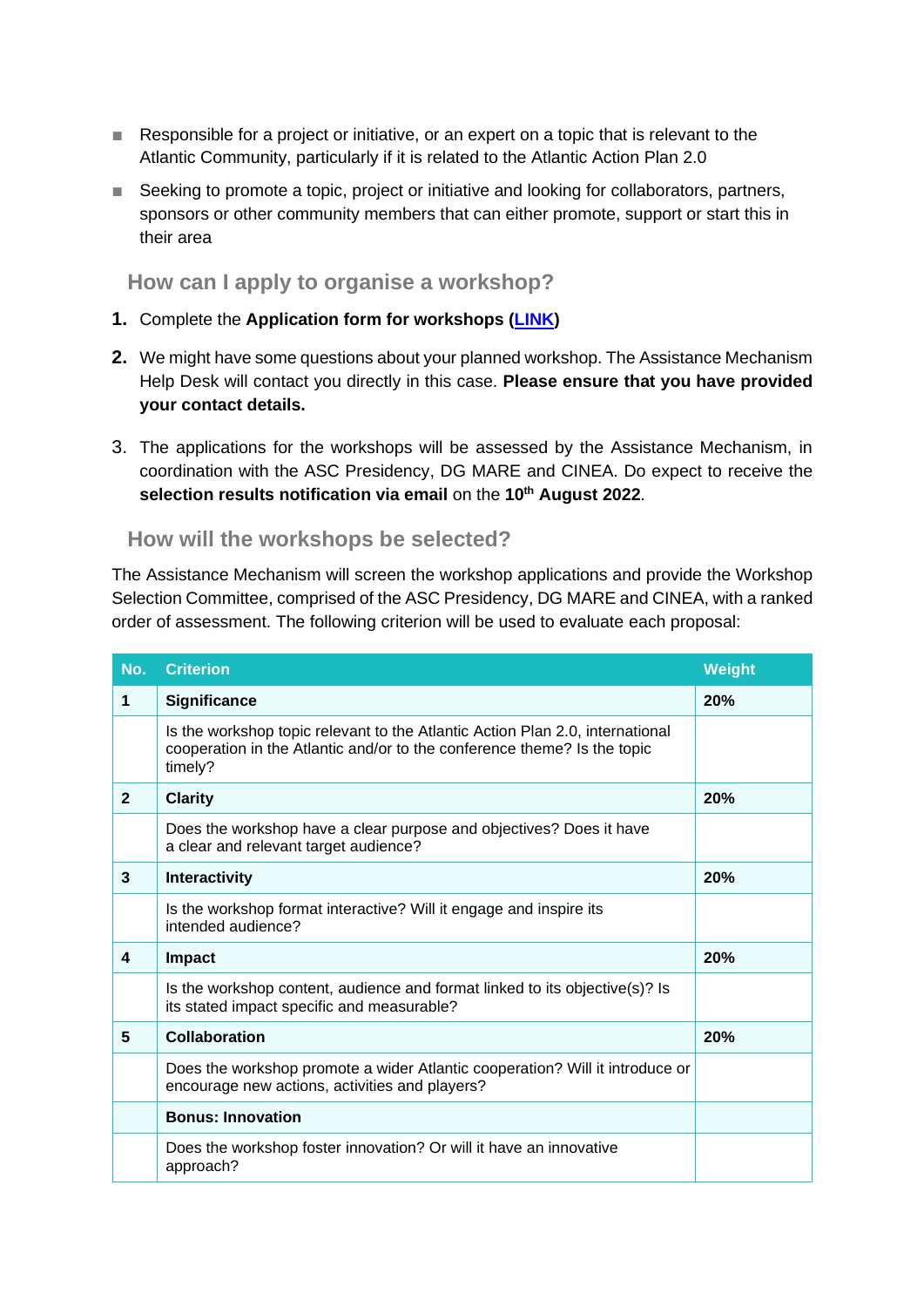### **Preparing for the workshop**

The Atlantic Assistance Mechanism and the organisers of the ASPC 2021 will support you in preparing for your workshop and promoting this online.

| <b>Duration</b>                   | 60 minutes                                                                                                                                                                                                                                                                                                                                                                                                                                                                                                                                                                                                                                                                 |  |
|-----------------------------------|----------------------------------------------------------------------------------------------------------------------------------------------------------------------------------------------------------------------------------------------------------------------------------------------------------------------------------------------------------------------------------------------------------------------------------------------------------------------------------------------------------------------------------------------------------------------------------------------------------------------------------------------------------------------------|--|
| <b>Format</b>                     | Hybrid                                                                                                                                                                                                                                                                                                                                                                                                                                                                                                                                                                                                                                                                     |  |
| <b>Venue</b>                      | The workshop must have a virtual element to allow participants to attend<br>remotely. However, you will conduct the workshop from the conference venue in<br>Cádiz, Spain.                                                                                                                                                                                                                                                                                                                                                                                                                                                                                                 |  |
| <b>IT tools &amp;</b><br>platform | Zoom / WebEx (to be confirmed)<br>Conference platform                                                                                                                                                                                                                                                                                                                                                                                                                                                                                                                                                                                                                      |  |
| <b>Interactivity</b><br>formats   | You have the following options at your disposal when designing your workshop:<br>◆ Presentation functionalities, including airing videos<br>Event moderation functions (mute, presentation sharing access, event<br>lobby, attendee removal, optional timer)<br>← Creating virtual break-out rooms<br>Launching online polls and post-event surveys<br>◆ Whiteboard or Mural for participants to work on or collaborate<br>$\blacktriangleright$ (In-tool) Interpretation                                                                                                                                                                                                  |  |
| <b>Event support</b>              | The Assistance Mechanism will provide you with:<br>Preparation calls to help you prepare your event<br>٠<br>Technical support to set up your workshop (we will set up the workshop<br>٠<br>virtually and will be on hand for the physical set-up if you are there)<br>Organisation of technical rehearsal before the event day<br>٠<br>Virtual Help Desk officer to assist your attendees with any technical<br>٠<br>difficulties on the day<br>Support on communication activities to promote your workshop to the<br>relevant audiences<br>Support with the workshop registration process and if needed, any pre-<br>event communications for your workshop participants |  |
| Your<br>obligations               | Actively engage in the preparation process<br>Conduct communications activities to promote your workshop, including<br>providing any relevant content to the ASPC organisers to support their<br>promotional efforts<br>Report on the workshop outcomes at the Closing Session                                                                                                                                                                                                                                                                                                                                                                                             |  |

#### **Mechanics**